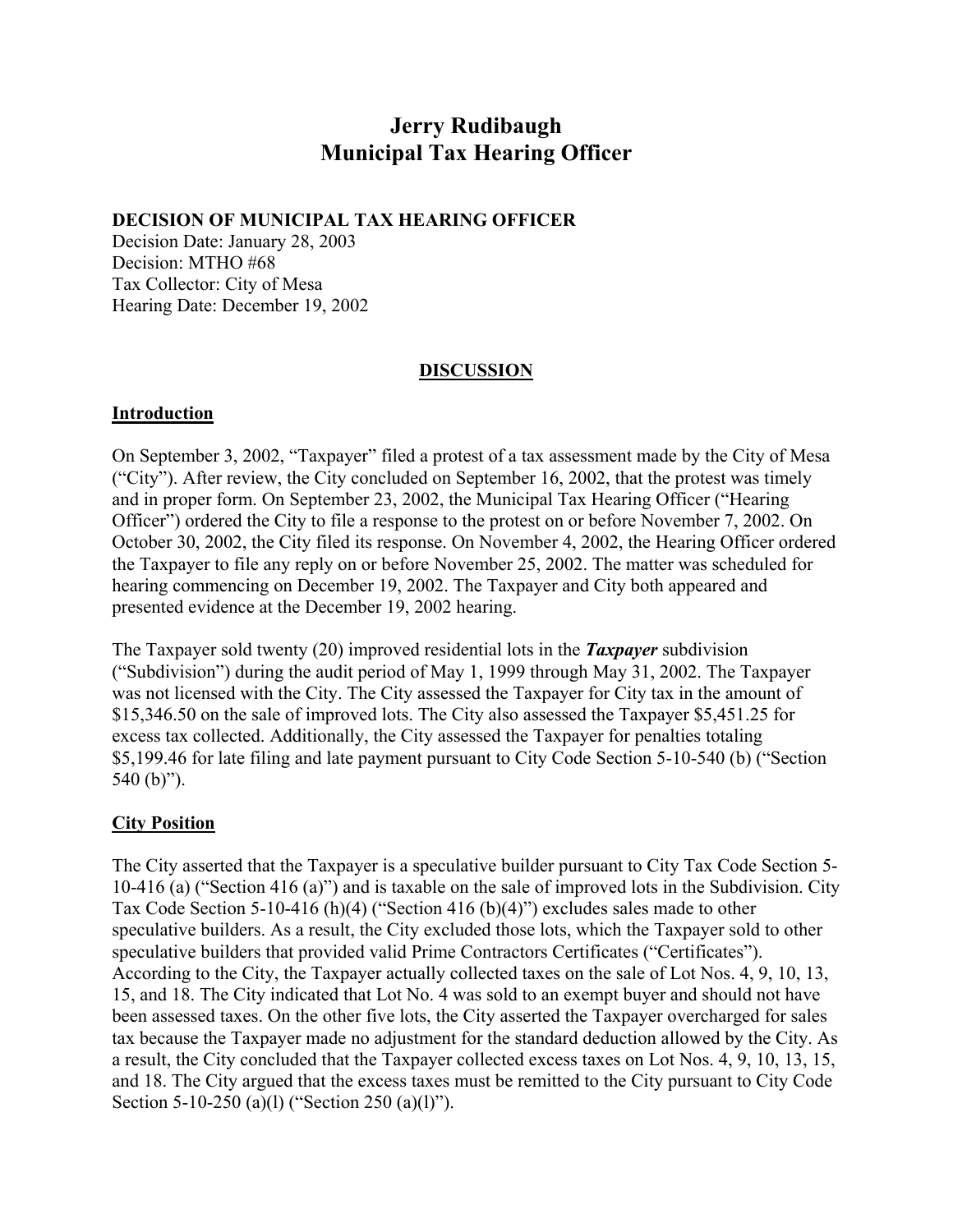The City opposed the Taxpayer's request to waive penalties assessed for late filing and late payment. According to the City, the Taxpayer was aware that the tax applied to the sale of the improved lots based on the language of paragraphs two and three in the Lot Purchase Contract. In spite of that language, the Taxpayer didn't even obtain a City Privilege License Tax. As a result, the City recommended the assessed penalties not be waived.

### **Taxpayer Position**

The Taxpayer did not dispute the tax on the sale of lots and has paid the tax and related interest. However, the Taxpayer protested the City's assessment for "excess tax collected" in the amount of \$5,451.25, related interest, and penalties in the amount of \$5,199.46. The Taxpayer disputes the City's interpretation of language in Paragraph three of the contracts which provided that an additional 1.4 percent be added to the sale price if "a valid exemption certificate is not provided by the purchaser." The Taxpayer argued that the additional 1.4 percent was an increase in the sales price and not intended to be a calculation of the sales tax that is subsequently passed on to the purchaser. The Taxpayer requested that the penalties be waived. The Taxpayer asserted that penalties are not warranted since this is the first tax assessment by the City and the Taxpayer has no previous delinquencies.

### **ANALYSIS**

The primary dispute in this case revolves around the language in paragraphs two and three of the purchase contracts. Paragraph two makes it clear that the purchase price listed does not include taxes. The following was extracted from paragraph three:

Sales Tax: Buyer acknowledges and agrees to provide Seller with a valid Arizona Department of Revenue Transaction Privilege Tax Prime Contractors Certificate and certifying that Seller is not subject to sales tax on the transaction. Otherwise Buyer will pay an additional 1.40% of the sales price to Seller.

Of the six lots for which the City concluded excess taxes were collected, five were as a result of the taxes being assessed on the gross sales without applying a standard deduction. The other lot assessed was sold to an exempt buyer but the sales price included the additional 1.4 percent. The Taxpayer argued that the additional 1.4 percent included on these six lots was an adjustment to the sales price while the City has argued that the additional 1.4 percent was a sales tax.

Based on the evidence presented, the Hearing Officer agrees with the position of the City. Clearly, paragraph three is entitled sales tax. Further, it refers to the sales price not being subject to a sales tax if the buyer demonstrates they are exempt from sales tax. It follows directly in the next sentence of paragraph three that if the buyer cannot demonstrate they are exempt from sales tax then the buyer will pay an additional 1.4 percent of the sales price. The Hearing Officer concludes that a reasonable buyer reading a section entitled "sales tax" in which an additional 1.4 percent is added to the sales price if you cannot demonstrate you are exempt from taxes would conclude the 1.4 percent was a sales tax. This is further corroborated by the fact that on at least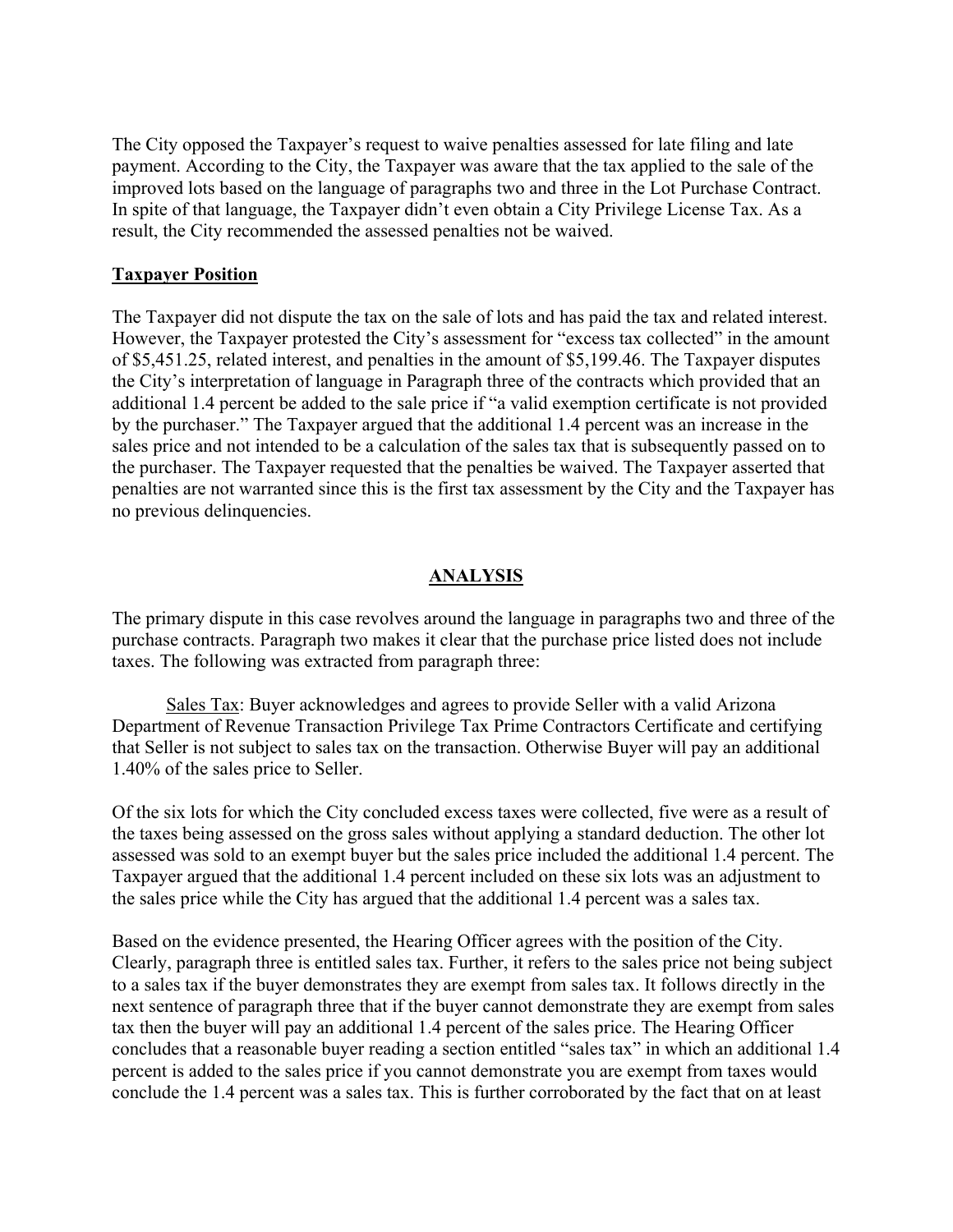three of the settlement statements the 1.4 percent is called a sales tax. While the other three lots did not include the term "sales tax", each of them had the identical 1.4 percent add-on included in the same itemized no. 409 of the settlement statement. Further, the Taxpayer had control over the purchase contract and the settlement statements and could have made it clear that this was to be a sales adjustment and not a tax. However, that was not done. Based on the above, the Hearing Officer concludes the 1.4 percent was a City Transaction Privilege Tax added on to the sales price for the six lots resulting in excess taxes collected in the amount of \$5,451.25.

There was no dispute that the Taxpayer failed to file or pay his taxes in a timely manner. As a result, the Hearing Officer concurs that the City was authorized to impose late filing and late payment penalties pursuant to Section 540 (b). The only issue on the penalties is whether or not the Taxpayer has demonstrated reasonable cause for failing to timely file tax returns and for failing to timely pay taxes such that the penalties should be waived. The Hearing Officer concludes the Taxpayer has failed to demonstrate reasonable cause. The Taxpayer has requested a waiver because this is the first tax assessment by the City and the Taxpayer has no previous delinquencies. While normally the Taxpayer's arguments would indicate that the Taxpayer may have failed to file tax returns and pay the taxes timely because they didn't know about the tax, that is not the case here. The Taxpayer's inclusion of the sales tax exemption language in the sales contract leads the Hearing Officer to conclude the Taxpayer was aware of the speculative builder tax. Even with that awareness, the Taxpayer never even obtained a license with the City. As a result, the Hearing Officer concludes that the Taxpayer has not demonstrated reasonable cause for waiver of the penalties. Based on all the above, the Taxpayer's protest should be denied.

## **FINDINGS OF FACT**

- 1. On September 3, 2002, the Taxpayer filed a protest of a tax assessment made by the City.
- 2. After review, the City concluded on September 16, 2002 that the protest was timely and in proper form.
- 3. On September 23, 2002, the Hearing Officer ordered the City to file a response to the protest on or before November 7, 2002.
- 4. On October 30, 2002, the City filed its response.
- 5. On November 4,2002, the Hearing Officer ordered the Taxpayer to file any reply on or before November 25, 2002.
- 6. The matter was scheduled for hearing commencing on December 19,2002.
- 7. The Taxpayer and City both appeared and presented evidence at the December 19,2002 hearing.
- 8. The Taxpayer sold twenty improved residential lots in the Subdivision during the audit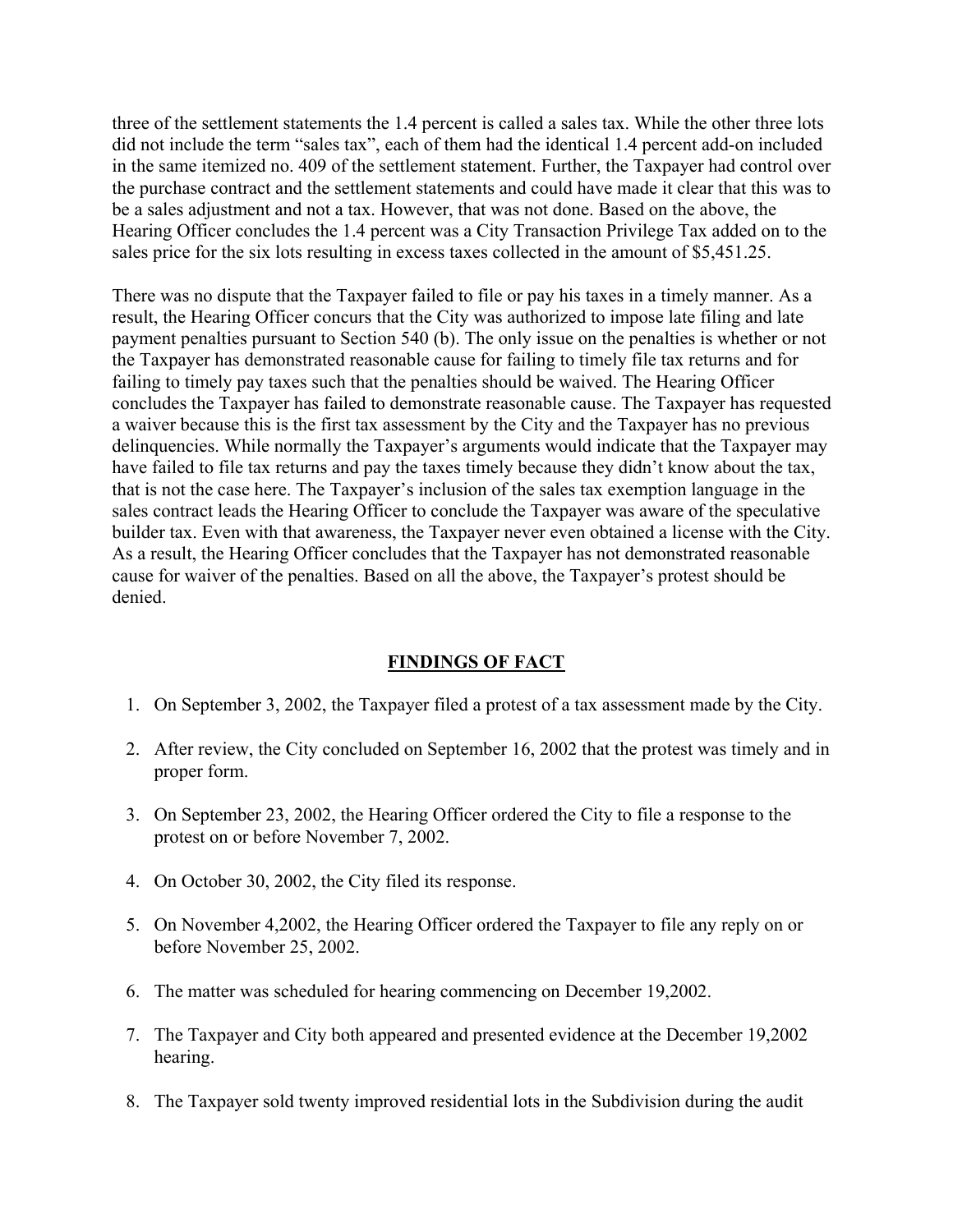period of May 1, 1999 through May 31, 2002.

- 9. The Taxpayer was not licensed with the City.
- 10. The City assessed the Taxpayer for City tax in the amount of \$15,346.50 on the sale of the improved lots.
- 11. The City also assessed the Taxpayer \$5,451.25 for excess tax collected.
- 12. The City assessed the Taxpayer for penalties totaling \$5,199.46 for late filing and late payment.
- 13. The Taxpayer collected taxes on the sale of Lot Nos. 4, 9, 10, 13, 15, and 18.
- 14. Lot No. 4 was sold to an exempt buyer and should not have been assessed taxes.
- 15. The Taxpayer over collected taxes on the sale of Lot Nos.9, 10, 13, 15, and 18 because the Taxpayer made no adjustment for the standard deduction allowed by the City.
- 16. Paragraph two of the purchase contracts makes it clear that the purchase price listed does not include taxes.
- 17. Paragraph three of the purchase contracts provides that 1.4 percent will be added to the sales price if a buyer can not demonstrate they are exempt from sales tax.
- 18. The Title of Paragraph three is "Sales Tax".
- 19. In the settlement statements for the sale of Lot Nos. 9, 13, and 15, there is an itemized reference to an additional 1.4 percent of the sales price for sales tax.
- 20. In the settlement statements for the sale of Lot Nos. 4, 10, and 18 there is an itemized reference to an additional 1.4 percent of the sales price.
- 21. Lot Nos. 4, 9, 10, 13, 15, and 18 all had an additional 1.4 percent of the sales price added on line item no. 409 of the settlement statement.

#### **CONCLUSIONS OF LAW**

- 1. Pursuant to ARS Section 42-605 6, the Municipal Tax Hearing Officer is to hear all reviews of petitions for hearing or redetermination under the Model City Tax Code.
- 2. Section 416 taxes the gross income of speculative builders within the City.
- 3. Excess taxes must be remitted to the City pursuant to Section 250 (a)(1).